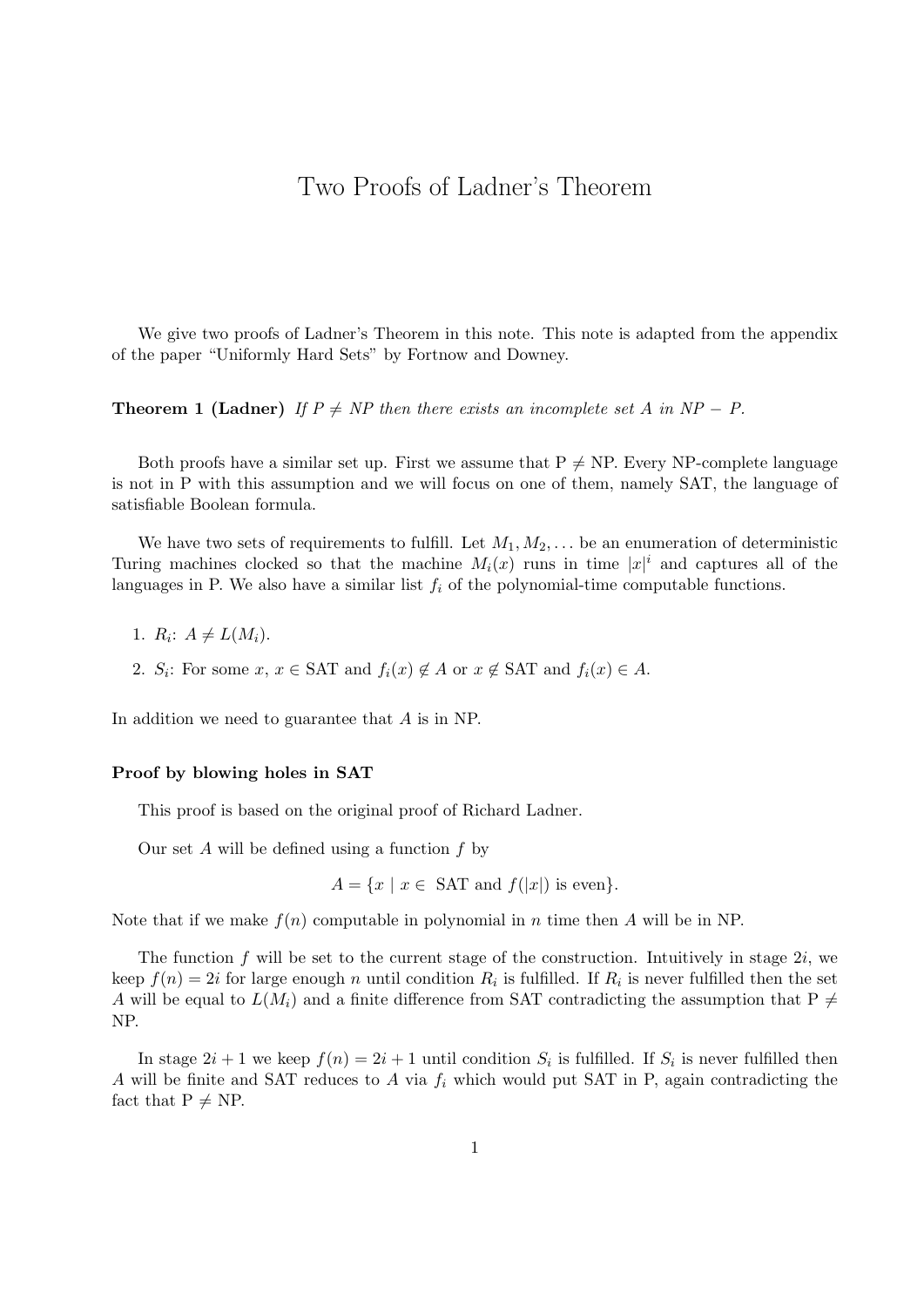The trick is to do this while keeping f polynomial-time computable. We do this by delayed diagonalization, i.e., we do not start a new stage until we see the requirement for the previous stage has been fulfilled on inputs so small we can test it. Thus we do not start a new stage until well after the old requirements are fulfilled.

We now formally define  $f(n)$  inductively in n. Let  $f(0) = f(1) = 2$ . For  $n \ge 1$  we define  $f(n+1)$  as follows: If  $\log^{f(n)} n \geq n$  then let  $f(n+1) = f(n)$ . Otherwise we have two cases:

- 1.  $f(n) = 2i$ : Check to see if there is an input x,  $|x| \leq \log n$  such that either
	- (a)  $M_i(x)$  accepts and either  $f(|x|)$  is odd or x is not in SAT, or
	- (b)  $M_i(x)$  rejects and  $f(|x|)$  is even and x is in SAT.

If such an x exists then let  $f(n+1) = f(n) + 1$  otherwise we let  $f(n+1) = f(n)$ .

- 2.  $f(n) = 2i + 1$ : Check to see if there is an input  $x, |x| \leq \log n$  such that either
	- (a) x is in SAT and either  $f(|f_i(x)|)$  is odd or  $f_i(x)$  is not in SAT, or
	- (b) x is not in SAT and  $f(|f_i(x)|)$  is even and  $f_i(x)$  is in SAT.

If such an x exists then let  $f(n+1) = f(n) + 1$  otherwise we let  $f(n+1) = f(n)$ .

Since to compute  $f(n)$  we only examine x with  $|x| \leq \log n$  and

$$
|x|^i \le \log^i n \le \log^{f(n)} n < f(n),
$$

we can compute  $f(n)$  in time polynomial in n. It is straightforward to check that  $f(n)$  does not increase until the corresponding requirements if fulfilled and that if  $f(n)$  remains constant for all large *n* then we will have violated the  $P \neq NP$  assumption.

## Proof by Padding SAT

This proof is based on an unpublished proof of Russell Impagliazzo.

Here the idea is to encode SAT questions of length n on inputs of length  $f(n)$ . Define the language  $L$  as

 $L = \{ \phi 01^{f(n)-|n|-1} \mid \phi \text{ in SAT, and } |\phi| = n \}.$ 

We will create a polynomial-time computable in n function f large enough so that L is not NPcomplete but not so large as to make L in P.

We will keep  $f(n) = n^i$  long enough to fulfill  $R_i$  and then let  $f(n) = n^{i+1}$ .

We define formally define an algorithm for computing  $f(n)$ . Let  $i = 1$  initially. For each n in order we do the following: Let  $f(n) = n^i$ . Check to see if there is an input  $x, |x| \leq \log n$  such that either

1.  $M_i(x)$  accepts and x is not in L, or